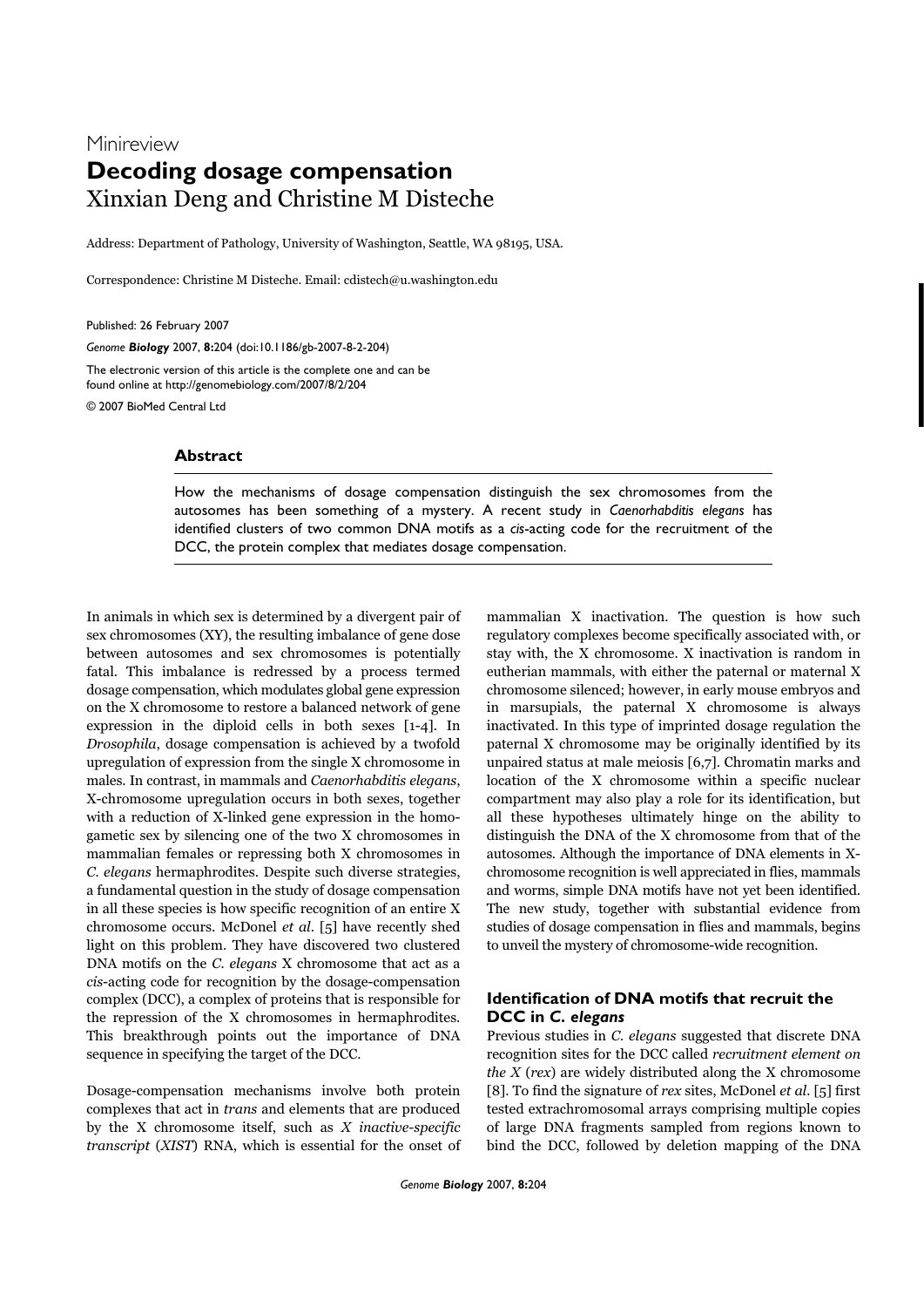

#### **Figure 1**

Clustered short DNA motifs recruit the DCC in *C. elegans*. It is proposed that the DCC (shown as the multicolored globular structure above the X chromosome (X)) recognizes and binds at four specific sites (*rex-1*, *rex-2*, *rex-3* and *rex-4*) and then spreads or diffuses to the rest of the X chromosome. The *rex* sites have high densities of at least two degenerate DNA motifs (motif A, red; motif B, blue) and this clustering is required to bind the DCC. The same motifs occur on autosomes (A), but they are not clustered and thus do not bind the DCC.

fragments to refine the identity of candidate binding sites. In this way they identified for the first time four minimal rex sites for binding, whose sizes range from 115 to 411 bp of the C. elegans X chromosome (Figure 1). When present in extrachromosomal arrays in multiple copies these rex sites have full DCC-binding activity.

The new data support the model of C. elegans DCC action in which the condensin-like DCC is first recruited to individual sites and then spreads or diffuses to neighboring regions to repress gene transcription over the entire X chromosome [5]. McDonel et al. [5] also define two short degenerate DNA motifs (A and B) that are clustered within the rex sites (Figure 1). They showed by mutation analysis that motif A is critical for DCC binding, whereas motif B is also important, but to a lesser extent. Intriguingly, these motifs are not Xchromosome-specific and are not even enriched on the X chromosome. Their co-occurrence at high density is essential for full DCC recruitment activity in rex arrays (Figure 1), indicating that it is their clustered distribution on the X chromosome that is critical for their function.

### **X-chromosome-specific recognition motifs in other species**

Global recognition of X chromosomes may have evolved in a similar way among different species. In the somatic cells of Drosophila, the single male X chromosome is bound and upregulated by a dosage-compensation complex called the male-specific lethal complex (MSL), which includes specific proteins and two noncoding RNAs transcribed from genes on the X chromosome -  $RNA$  on the X 1 and 2 ( $roX1$  and  $roX2$ ) [1]. A number of X-linked sites have affinity for MSL, but to a variable extent [9,10]. It has been proposed that densely clustered sites with a range of affinities for MSL

work cooperatively at short and medium distances to recruit the complex to the whole X chromosome [11,12].

Two recent analyses, based in one case on the sequence of high-affinity binding sites for MSL and in the other on a compilation of MSL-binding sequences found by wholegenome chromatin immunoprecipitation analyzed by highresolution genome tiling arrays (ChIP-chip), have identified several recurrent motifs made up of various combinations of degenerate short DNA sequences [10,13]. Notably, most of these short elements contain GA or CA dinucleotides, and mutation of GAGA repeats in the weakly conserved sequence of around 200 bp in  $roX1$  and  $roX2$  genes, which encode the RNA components of the DCC, disrupts MSL binding to the roX genes [14]. Although the presence of these short DNA sequences partially explains MSL binding on the X chromosome, not all binding sites can be predicted. Interestingly, in Drosophila there is no overall enrichment on the X chromosome of the degenerate short DNA sequences that recruit the MSL complex [10,13]; it is the combination of these sequences that seems to be important - a situation similar to that reported for *C. elegans* by McDonel *et al.* [5].

In mammals, the mechanism of X upregulation is not known [15], whereas silencing of one X chromosome in females by X inactivation is well characterized. X inactivation is initiated at the XIST locus located within the X-inactivation center, from which silencing spreads in cis along the chromosome [2]. Repeats of the LINE-1 element are enriched on the X chromosome and might act as 'relay elements' to facilitate the spreading of gene silencing [16]. Enrichment in specific dinucleotides has also been reported for the mammalian X chromosome [17], but it remains to be determined whether these play any role in silencing, or possibly in upregulation. Segregation of the inactive X chromosome as a body of condensed chromatin (the Barr body) could also facilitate the spreading of silencing, which may be initiated by nucleation of heterochromatin at the center of the Barr body [18,19].

## **How accurate is the** *C. elegans* **DCC recognition code?**

The model of McDonel et al. [5] predicts that a cosmid with at least one motif A and one motif B clustered within a window of 600 bp should have DCC-binding activity. Using this simple model, the authors showed that the distribution of predicted 30 kb segments of this type corresponded well to the DCC-recruiting activity of large regions of the X chromosome mapped in previous work [8]. Although this model predicted DCC-binding cosmids with 44% accuracy, it is notable that a proportion of the predictions were incorrect, suggesting that other DNA motifs might be involved in DCC binding. Because of the limitation of extrachromosomal array analysis, it will be difficult and timeconsuming to search for other rex sites and DNA motifs